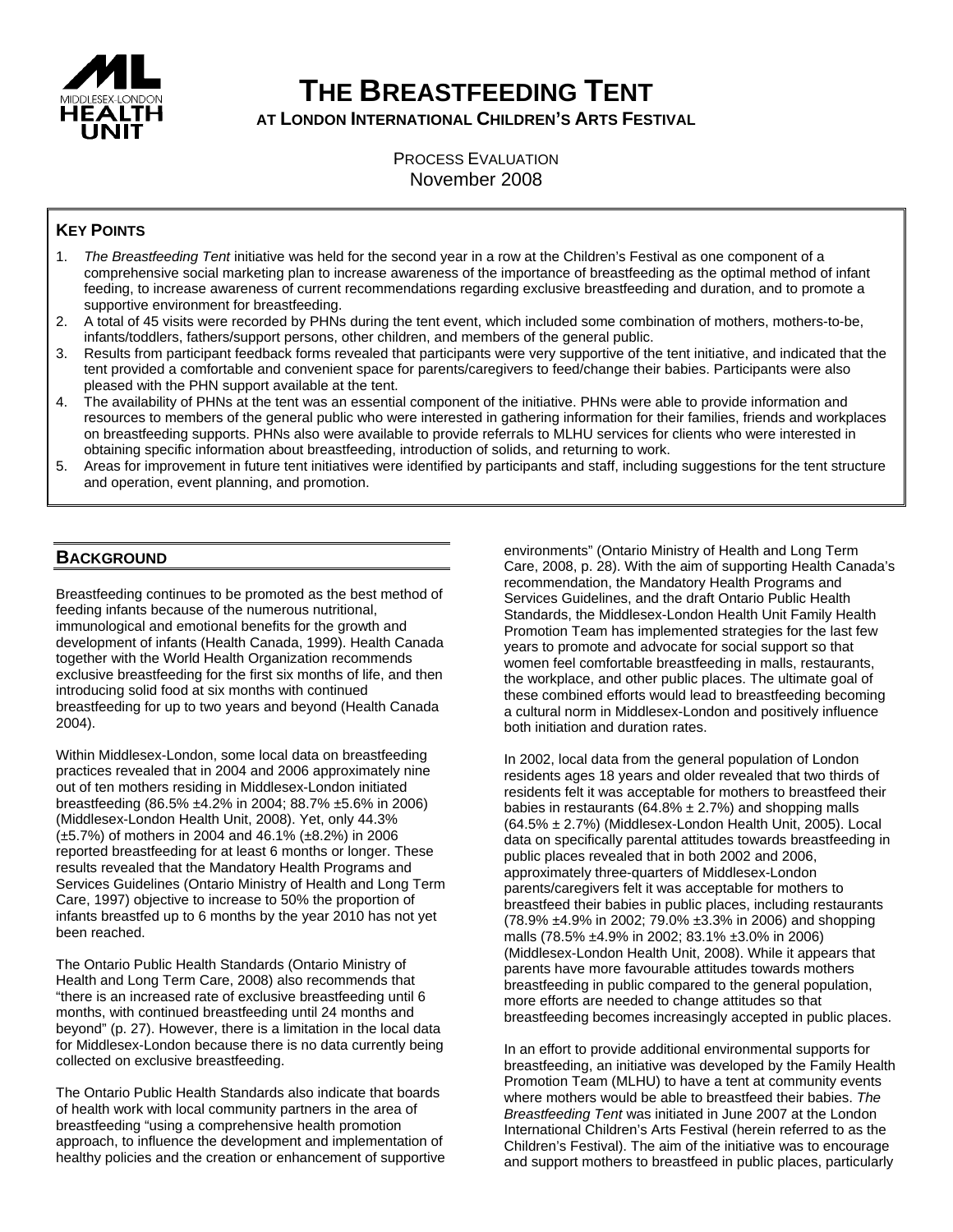at outdoor events. Peel Public Health has been implementing a breastfeeding tent, called *A Breastfeeding Place* in their community since 2003. The Family Health Promotion team adapted the plan from Peel Public Health Breastfeeding Advocacy Group. Based on the success of the first tent initiative in Middlesex-London, it was decided that the tent would be held again at the Children's Festival in June 2008. This report provides a summary of a process evaluation that was conducted to assess implementation of *The Breastfeeding Tent* in 2008.

# **GOALS AND OBJECTIVES OF THE INITIATIVE**

The ultimate goal of *The Breastfeeding Tent* is to work towards making breastfeeding the cultural norm in Middlesex-London. \*

The following are the objectives of the initiative: \*

- To provide a supportive and pleasant environment for breastfeeding mothers and families
- To provide a visual reminder to the public that breastfeeding is encouraged and supported.

\*Adapted from Peel Public Health, *"The Breastfeeding Place*" initiative

# **DESCRIPTION OF THE EVENT**

This year *the Breastfeeding Tent* was once again held at the four-day Children's Festival in downtown London. Since 1991, this festival has provided opportunities for children to experience performances and activities organized by international, national and local artists, including music, drama, visual, dance and literary arts (London International Children's Arts Festival, 2007). Each year the festival has over 20,000 visitors. The event took place on June  $4<sup>th</sup>$  through June  $7<sup>th</sup>$  in 2008.

# **DESCRIPTION OF THE TENT INITIATIVE**

In 2008, the tent utilized for the event was provided by the Children's Festival organization. The tent was 10 feet by 10 feet in size and consisted of a solid panel for the roof, and three solid walls for the sides of the tent. One side of the tent was open for an entrance way. The tent was furnished with cushioned chairs and carpeting, an infant change station, an information and resource table, and toys and activities for siblings to engage in while mother was breastfeeding. Bottled water and comfort items for mothers and infants were also available. The tent was staffed by one of four Public Health Nurses (PHNs) throughout the event, who were available to speak about child feeding practices.

A banner was hung on one panel of the tent to promote the general communication campaign message: "Breastfeeding Protects…how can you protect breastfeeding? Encourage moms to continue breastfeeding and to feel comfortable breastfeeding anywhere." In addition, an A-frame sign was placed near the entrance of the tent. One side of the sign identified the tent as a breastfeeding tent, and the other side displayed the general poster for the breastfeeding promotion campaign "*Breastfeeding Protects…how can you protect breastfeeding?*"

The following promotional strategies were implemented to increase awareness of the tent at the Children's Festival:

- Children's Festival brochure and other promotional items
- **MLHU** website
- London Moms website
- New Parent Resource Guide website
- familyinfo.ca website
- thehealthline.ca website
- Mom and Caregiver magazine
- flyers distributed to libraries, YMCA, daycares, and pharmacies

# **PURPOSES OF THE EVALUATION**

There were three main purposes of the evaluation:

- To assess participant satisfaction levels with *The Breastfeeding Tent.*
- To track the human and financial resources required to operate *The Breastfeeding Tent.*
- To monitor implementation of *The Breastfeeding Tent* initiative and to identify successes and challenges to inform future planning.

# **METHODOLOGY**

There were two data collection tools developed for this process evaluation, including a participant feedback form and a tool for PHN tracking. These two types of forms were utilized in 2007 for the pilot study. Modifications to the forms were made for the 2008 tent event. These forms and the methodology used are described below.

Event participants who came into *The Breastfeeding Tent* and either used the facility to care for their child or stopped by the tent to talk with PHNs were asked to complete the *Breastfeeding Tent Feedback Form* (see Appendix A). The form took approximately 5 minutes to complete. All participants were asked to indicate how they found out about the tent and to provide their thoughts on having such a tent at community events. Another question asked participants to indicate whether or not they used *The Breastfeeding Tent* to care for their child and/or discuss feeding issues with the Public Health Nurse. If they indicated "no" to this question, then they were finished with the survey. If participants answered "yes", then they were instructed to answer additional questions about their experiences of using the tent. Completion of the feedback form allowed participants to fill out a ballot and have their name entered for a gift basket draw. Basic descriptive statistics were generated for the quantitative data. Qualitative responses were grouped into themes.

An additional data collection tool, *the PHN Breastfeeding Tent Tracking Form* (see Appendix B), was developed to track the human and financial resources required to operate *The Breastfeeding Tent*. This tool was also used to monitor implementation and utilization of *The Breastfeeding Tent* initiative, including a section to record the number of visitors to the tent and the nature of their visit. Public Health Nurses staffing the tent were asked to complete the form by the end of their designated shift. Data from the feedback and tracking forms were entered by the Program Evaluator into Excel Spreadsheets. Basic descriptive statistics were generated for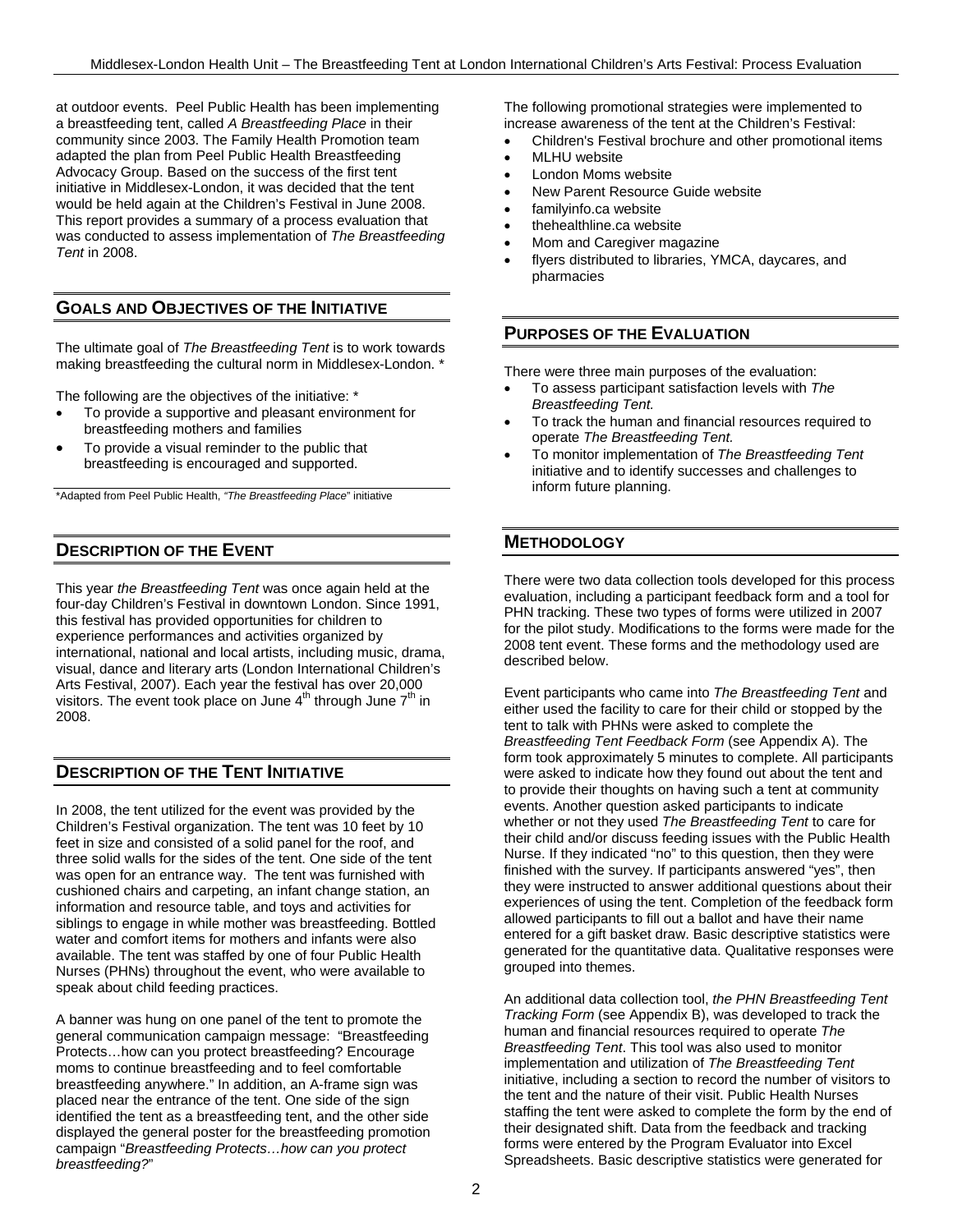the quantitative data. Qualitative responses were grouped into themes.

# **FINDINGS**

# **Breastfeeding Tent Feedback Form Findings**

Twenty-four event participants completed the feedback form. The following sections identify the key evaluation questions and summarize the results from the participant feedback forms.

**EVALUATION QUESTION:** How did event participants find out about *The Breastfeeding Tent*?

Almost two-thirds of participants (62.5%) indicated that they found out about *The Breastfeeding Tent* by walking by the tent (see Table 1). A few participants indicated that they heard about the tent from the Festival Information Booth (16.7%), poster (12.5%), family or friends (8.3%), and a flyer (4.2%). One participant also noted that they found out about the tent from a website (i.e. www.thehealthline.ca). Last year the timing of enrollment in the Children's Festival did not allow staff to establish a marketing strategy to promote *The Breastfeeding Tent*. As a result, most of the participants at last year's tent indicated that they found out about the tent through participation at the event. It was anticipated that with the additional marketing strategies utilized in 2008, more people would have found out about the tent through posters, flyers and websites.

#### **Table 1: Sources of how participants found out about The Breastfeeding Tent**

| <b>Source</b>       | Count | Percentage of<br><b>Respondents</b> |
|---------------------|-------|-------------------------------------|
| Walking by the tent | 15    | 62.5                                |
| <b>Booth</b>        |       | 16.7                                |
| Poster              |       | 12.5                                |
| Family or friend    |       | 8.3                                 |
| Flyer               |       | 4.2                                 |
| Website             |       | 4.2                                 |
| Total               | ንፍ    |                                     |

Note: Total percentage exceeds 100% due to multiple responses.

**EVALUATION QUESTION:** What did event participants think about having *The Breastfeeding Tent* at community events?

All 24 participants provided their thoughts on having *The Breastfeeding Tent* at community events. Table 2 summarizes the types of comments that were made by participants. Many participants noted general comments about having the tent at community events (e.g. great idea, excellent, etc.). Others indicated that the tent provides a comfortable and convenient space for mothers to feed their babies and change diapers. Some participants also noted that the tent provides a supportive environment. For example, one participant made the following comment:

*Fantastic idea! It is a wonderful environment to feel supported while feeding and/or caring for your child.* Some participants indicated that the tent needs to be made available at other public spaces and community events. For example, participants noted the following:

> *I think it is a great thing. More places need to have places so women can feed their babies.*

*I think it's a wonderful idea too bad its not available year round at the market, community event or not. It's a great way for the general public to get used to breastfeeding mothers and it protects moms from leering men.*

There were also some specific suggestions for improvement that were noted by participants, including increased privacy with the use of a screen around half of the opening and providing disinfectant for hands. Hand sanitizer pumps were provided in the tent as well as disinfectant wipes for the change pad. However, one or more participants did not see these items.

#### **Table 2: Description of Responses about** *The Breastfeeding Tent* **at community events**

| <b>Description of Comments</b>                                     | <b>Frequency</b><br><b>Responses</b> |
|--------------------------------------------------------------------|--------------------------------------|
| General comments (i.e. great, excellent,<br>wonderful)             |                                      |
| Suggestions for improvement                                        | 3                                    |
| Comfortable/convenient space to feed/change<br>baby                | 3                                    |
| Make the tent available at more public spaces/<br>community events | 3                                    |
| Provides support                                                   | 3                                    |
| Other*                                                             | ว                                    |

\* Other included such responses as suitable location; education and ability to ask questions; allows moms to spend more time.

# **EVALUATION QUESTION:** How was your experience in using *The Breastfeeding Tent?*

Two-thirds of the survey participants (that is, 16 of the 24 participants) indicated that they used the tent to care for their child and/or discussed infant feeding issues with the Public Health Nurse. They were asked a series of questions about their experience in using the tent. One question asked participants to rate their experience using *The Breastfeeding Tent* on a number of different components, including the seating, cleanliness, comfort, location, pamphlets and information available, and public health nursing support. A 5 point Likert scale was used to gather participant feedback, where 1 indicated "needs improvement", 2 indicated "fair", 3 indicated "average", 4 indicated "good" and 5 indicated "excellent". If the component did not apply they were asked to indicate "not applicable".

#### **Seating**

Seventy-five percent of participants rated the seating as either "good" (n=8) or "excellent" (n=4). The remaining participants rated the seating as "average" (n=3), and "fair" (n=1).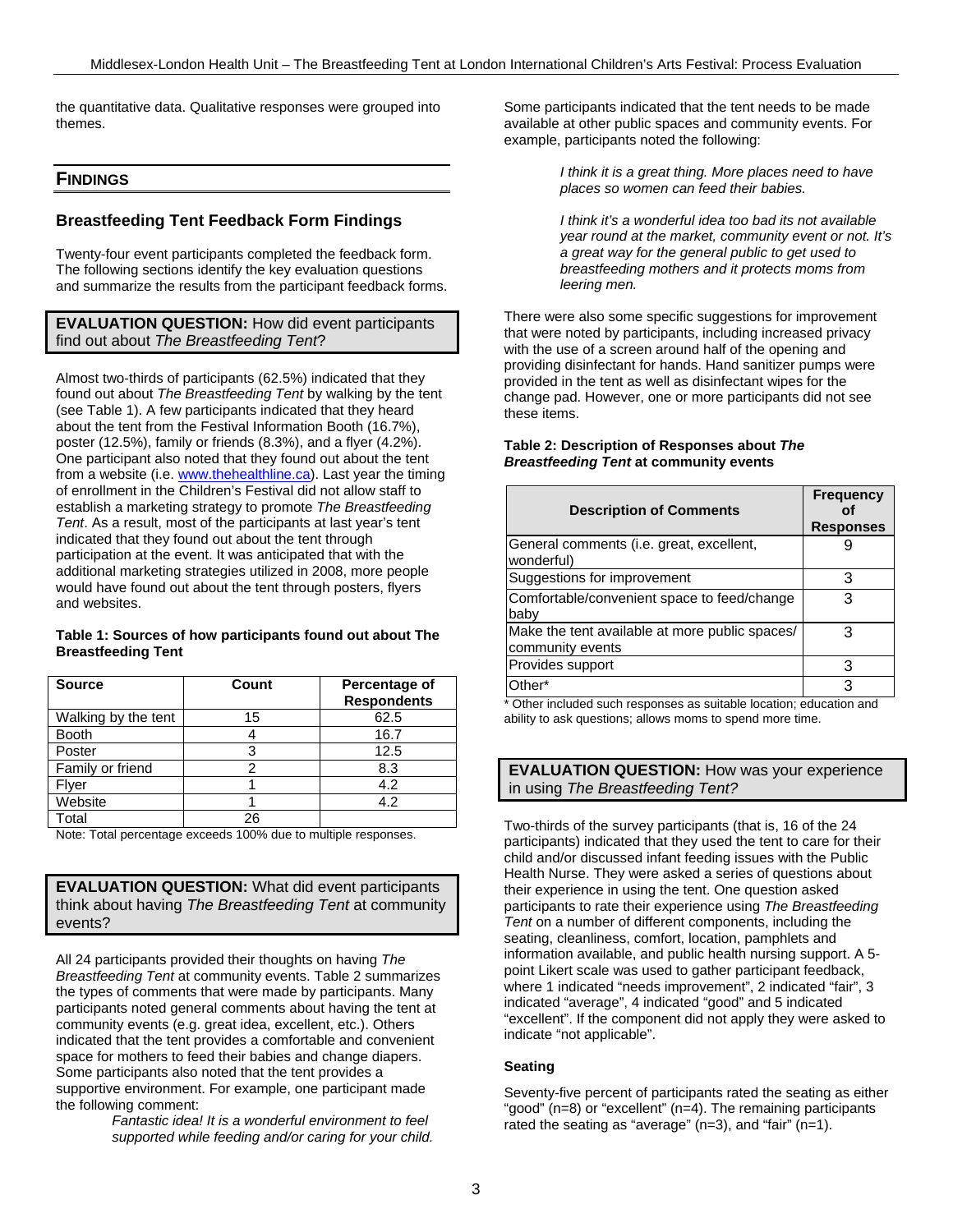#### **Cleanliness**

Almost all participants (93.6%) rated the cleanliness of the tent as "excellent" (n=15), and one participant rated the cleanliness as "good" (n=1).

#### **Comfort**

Almost all of the participants (87.5%) rated the comfort of the tent as either "good" (n=6) or "excellent" (n=8). Two participants rated the comfort level as "average".

#### **Location**

All participants rated the location of the tent as either "good" (n=5) or "excellent" (n=9). Note: There were two participants who did not provide a response for this question.

#### **Pamphlets and Information Available**

All respondents rated the information available at the tent as either "good" (n=3) or "excellent" (n=12). Note: There was one respondent who indicated that this question was "not applicable".

#### **Public Health Nursing Support**

All participants rated the public health nursing support that was provided at the tent as either "good" (n=2) or "excellent" (n=12). Note: Two participants indicated that this question was "not applicable".

#### **Additional Participant Feedback**

In an open-ended question, thirteen participants identified aspects that they liked about *The Breastfeeding Tent* (Note: three participants did not respond to this question). The most frequently mentioned aspects included the following: providing a shaded area for feeding at an outdoor event (n=6), and making a diaper change table available (n=5). Table 3 lists the various aspects that participants' enjoyed about *The Breastfeeding Tent*, and the frequency of responses.

#### **Table 3: Description of Aspects of** *The Breastfeeding Tent* **that Participants Liked**

| <b>Aspects of The Breastfeeding Tent</b><br><b>Initiative</b> | <b>Frequency</b><br>nf<br><b>Responses</b> |
|---------------------------------------------------------------|--------------------------------------------|
| Centrally located, close to events, accessibility             | Δ                                          |
| Clean                                                         | 4                                          |
| <b>Welcoming Environment &amp; Friendly Staff</b>             | 4                                          |
| Change Table Available                                        | 2                                          |
| Convenient                                                    | $\overline{2}$                             |
| Sheltered, shaded place                                       | $\mathcal{P}$                              |
| Comfortable space                                             | 1                                          |
| Existence of the tent                                         |                                            |
| Has everything a baby needs                                   |                                            |
| Information & Resources Available                             |                                            |
| Privacy                                                       |                                            |
| Quiet environment                                             |                                            |
| Seat cushions                                                 |                                            |
| Smoke-free environment                                        |                                            |

**EVALUATION QUESTION:** What suggestions are there for improving the event?

#### **Suggestions from Participants**

Seven of the 16 participants provided suggestions for improving *The Breastfeeding Tent* initiative, including the following:

- More comfortable, supportive seating (i.e. cushioned seats, straight backs) (n=3)
- More privacy (i.e. sheer curtain / net for privacy, front flap for tent with a door) (n=2)
- Providing healthy snacks and drinks (e.g. unprocessed foods) (n=1)
- More room in tent  $(n=1)$
- Depending on event size, tent should accommodate clients (n=1)
- Companies to donate diapers, wipes, etc. (n=1)
- Information about mothering groups  $(n=1)$
- Microwave to heat baby food (e.g. room set-up at Toronto One-of-a-kind shows) (n=1)
- Soothing background music (e.g. Enya, Sarah McLachlan)  $(n=1)$

## **PHN Breastfeeding Tent Tracking Form Findings**

The following sections identify the key evaluation questions and summarize the results from the PHN Breastfeeding Tent Tracking forms.

#### **Location**

Throughout the four-day festival, the tent was located on Talbot Street near the corner of King Street in downtown London. This location was in the southwest corner of the main festival area. The location provided an optimal location for visibility of the banner because of the high volume of traffic on King Street. The section of Talbot street was closed in front of the market, which resulted in a lot of traffic stopping right in front of the tent at the traffic lights on King Street.

#### **Hours of Operation**

The tent was open from 9 am to 4 pm on Wednesday, June  $4<sup>th</sup>$ and on Thursday, June  $5<sup>th</sup>$ . On Friday, June  $6<sup>th</sup>$  the tent was open from 9 am to 6 pm. On Saturday, June  $6<sup>th</sup>$ , the tent was open from 8:30 am to 3:30 pm. The hours of operation of the tent coincided almost identically with the festival hours of operation.

**EVALUATION QUESTION:** What were the human and financial resources required to operate *The Breastfeeding Tent*?

Table 4 provides an estimate of the human and financial resources required for the tent operation. The approximate costs to operate the tent, excluding the staffing resources was under \$450. The actual dollar figure is not provided for the staff time, although it is recognized that the human resources required to operate the tent at a four day event involves a significant financial contribution. Operation items refer to the following:

- infant supplies (e.g. diaper bag, wipes)
- toddler and preschool toys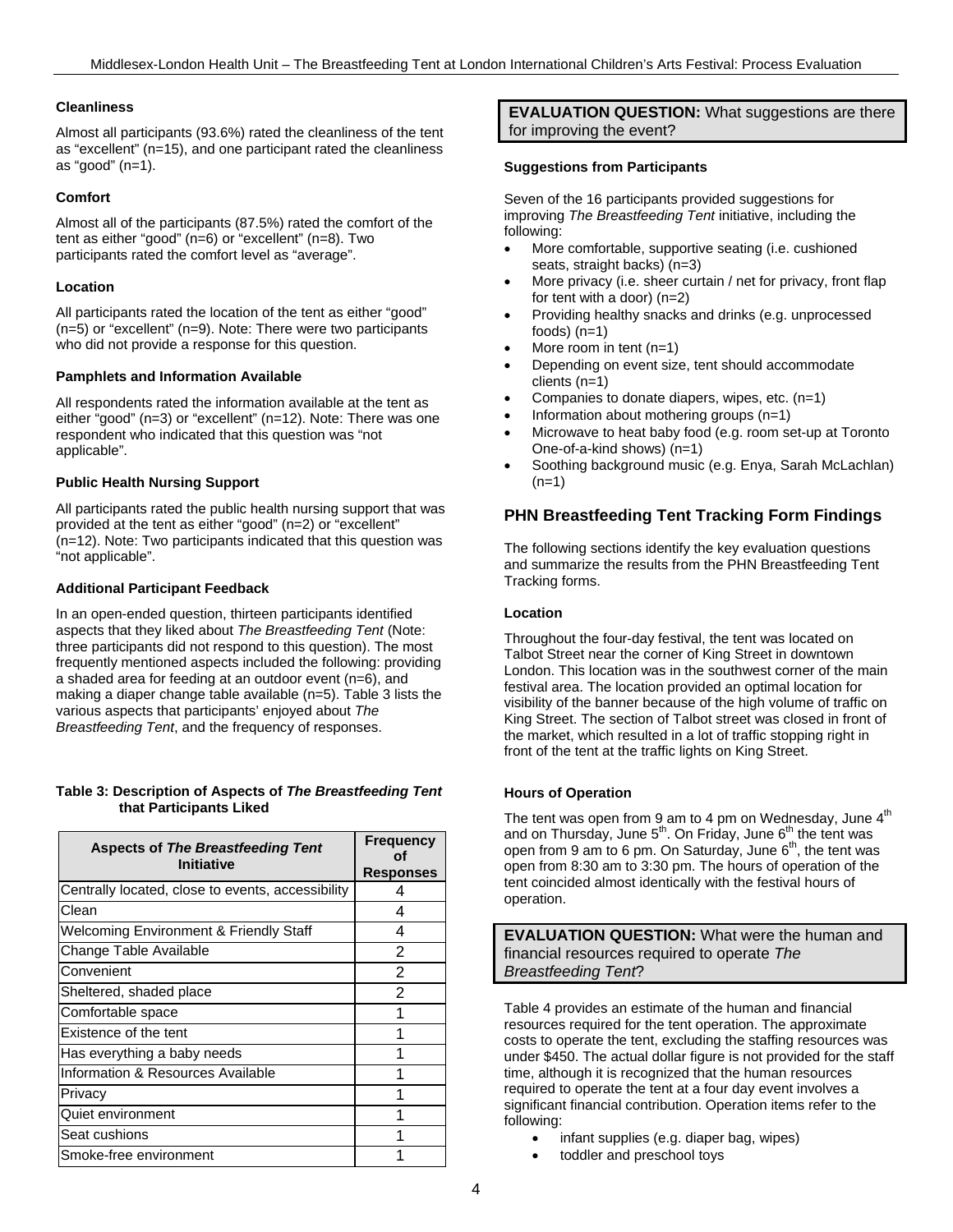- bottled water
- toiletries (e.g. lotion, hand sanitizer, kleenex)
- interior tent supplies (e.g. table cloths, carpets,
- decorations, duct tape, rope, storage bins) qift basket, and
- stationary supplies (e.g. paper, pens, folders)

A total of \$250 were allocated towards advertising costs. This included \$100 for MLHU logo and National Breastfeeding Logo placed in Festival brochure, \$150 for advertising in New Parent Resource Guide website, and flyers were also mailed to libraries, daycares, pharmacies, YMCA, etc.

#### **Table 4: Human and Financial Resources For Tent Operation**

| <b>Items</b>           | Cost                     |
|------------------------|--------------------------|
| Human Resources        | Full-time PHN - 35 hours |
| Event Fee & Tent       | \$100                    |
| Advertising            | \$250                    |
| <b>Operation Items</b> | \$87                     |
| Total                  | \$437 - plus staff time  |

A total of 35 hours was required to operate *The Breastfeeding Tent* for the four-day festival. See Table 5 for a breakdown of the hours reported for operation.

**Table 5: Breakdown of Hours Required for Operation**

|                               | June 4 | June 5 | June 6 | June 7 | <b>Activity</b><br><b>Totals</b> |
|-------------------------------|--------|--------|--------|--------|----------------------------------|
| Set-up<br>Time*               | 0      | 0.5    | 0.4    | 0.5    | 1.4                              |
| Tent<br>Operation             | 7      | 7      | 9.75   | 8      | 31.75                            |
| <b>Take Down</b><br>Time      | 0.5    | 0.3    | 0.5    | 0.5    | 1.8                              |
| Follow-up<br>Time             | 0      | 0      | 0      | 0      | 0                                |
| <b>Daily</b><br><b>Totals</b> | 7.5    | 7.8    | 10.7   | 9      | 35                               |

\* Set-up time included arrangement of pamphlets and other supplies inside the tent.

# **EVALUATION QUESTION:** How many participants used *The Breastfeeding Tent*?

In order to keep track of the number of participants who used *The Breastfeeding Tent*, a tracking form, as previously described, was developed for PHNs to record the different types of visitors and the different ways in which visitors utilized the tent. There were a total of 45 visits recorded by PHNs, which included some combination of mothers, mothers-to-be, infants/toddlers, fathers/support persons, other children and members of general public. As outlined in Table 6, a total of 36 mothers (80% of all visits) and 28 infants/toddlers utilized the tent. Three expectant mothers also visited the tent. There were a total of seven fathers and/or support people either alone with their infant/toddler or accompanying the mother and infant/toddler. Seven members of the general public also visited the tent.

# **Table 6: Visitors of** *The Breastfeeding Tent*

|                                |           | <b>Total</b> |           |               |              |                         |
|--------------------------------|-----------|--------------|-----------|---------------|--------------|-------------------------|
| <b>Visitors</b>                | June<br>4 | June<br>5    | June<br>6 | June          | <b>Total</b> | $%$ of<br><b>Visits</b> |
| mother                         | 5         | 14           | 12        | 5             | 36           | 80.0                    |
| mother-to-be                   | 1         | 1            |           | O             | 3            | 6.7                     |
| infant/toddler                 | 5         | 8            | 12        | 3             | 28           | 62.2                    |
| father/support<br>person       |           | 3            | O         | 3             |              | 15.6                    |
| other child/children           | 1         | 5            | 5         |               | 12           | 26.7                    |
| member(s) of<br>general public |           | 1            | 3         | $\mathcal{P}$ |              | 15.6                    |
| Total                          | 8         | 16           | 14        |               | 93           |                         |

Note: Total percentage exceeds 100% due to multiple responses. The total number of visits recorded is 45 (i.e. 45 is the denominator used to calculate the total %).

Table 7 lists the nature of client visits to the tent. Of the 45 visits overall, approximately one-third of visits (35.6%) involved a mother breastfeeding her infant/toddler, and also one-third of visits (35.6%) involved parents/caregivers using the tent to change their infant/toddler's diaper. Approximately, one-fifth of visits (22.2%) involved clients gathering information from PHNs, and one-fifth of client visits (22.2%) also involved clients sharing comments about the breastfeeding tent.

#### **Table 7: Nature of Visit to the Breastfeeding Tent**

| <b>Nature of Visit</b>         | Count | Percentage of all<br><b>Visits</b> |
|--------------------------------|-------|------------------------------------|
| breastfed infant/toddler       | 16    | 35.6                               |
| changed diaper infant/toddler  | 16    | 35.6                               |
| gathered information           | 10    | 22.2                               |
| sharing comments               | 10    | 22.2                               |
| other - child played with toys | 3     | 6.7                                |
| no response                    |       | 2.2                                |
| Total                          | 56    |                                    |

Note: Total percentages exceed 100% due to multiple responses. The total "percentage of all visits" is calculated based on 45 visits in total (i.e. 45 is the denominator used to calculate the total %).

The tracking form also asked PHNs to record additional client related issues, concerns, questions, comments, and/or referrals for each client visit. Some clients provided comments that the tent was a great idea to have at events like the Children's Festival. Other clients noted that they were happy that the tent was available for them, because they did not know where they were going to breastfeed at the event. Clients representing the general public visited the tent to gather information and resources on breastfeeding for their friends/family members or workplace. For example, one visitor indicated that she worked at a local daycare and was planning to take some information and resources back to the daycare. Some clients were interested in obtaining specific information about breastfeeding (e.g. duration recommendations, weaning), introduction of solids, and returning to work. In these situations, pamphlets and other resources were provided, and clients were referred to other MLHU services including Health Connection Line, Well-Baby / Child and Breastfeeding Clinics, MLHU dietitian, etc.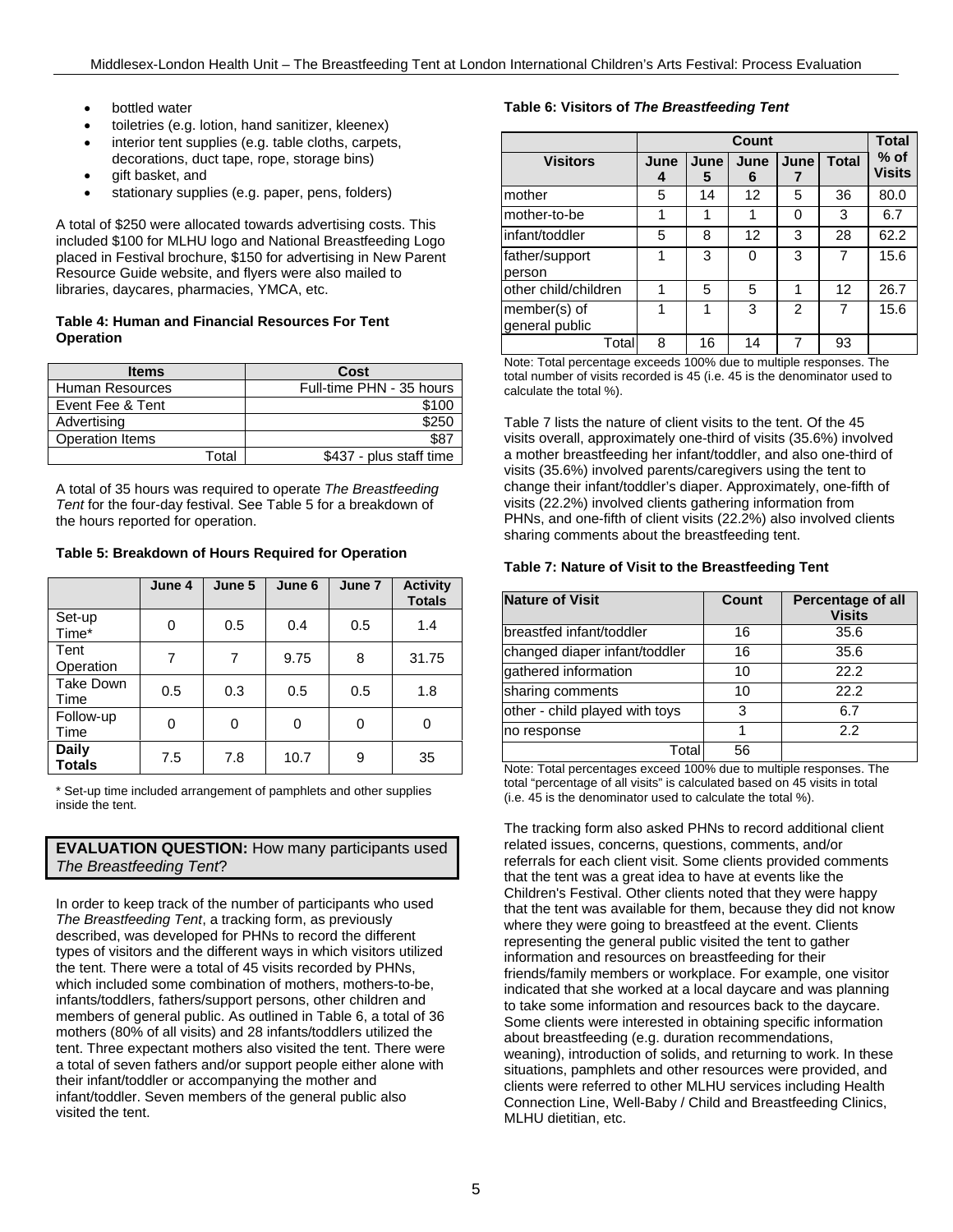**EVALUATION QUESTION:** What information was available to participants in *The Breastfeeding Tent*? What type of information was distributed to participants?

A variety of resources were on display in *The Breastfeeding Tent*. These resources were available for participants to pick up themselves, and were handed out by PHNs if their particular questions were related to a pamphlet. Table 8 presents the list of resources available in the tent. Unfortunately, the total number of resources that were distributed to participants was not recorded on the tracking form.

#### **Table 8: Resources Distributed**

|     | <b>Name of Resource</b>                                |
|-----|--------------------------------------------------------|
| 1.  | <b>Breastfeeding Protects Notepads</b>                 |
| 2.  | Why is Everyone Happy, But me                          |
| 3.  | Breastfeeding and Well Baby Clinics                    |
| 4.  | Breastfeeding Anytime and Anywhere                     |
| 5.  | MLHU Bookmark. Creating a Healthy Community Together   |
| 6.  | Breastfeeding Dad's Role                               |
| 7.  | Improved For You Bookmark                              |
| 8.  | Grandparents guide to helping with breastfeeding       |
| 9.  | <b>Relaxation Massage</b>                              |
|     | 10. Campaign Bookmarks                                 |
| 11. | Campaign Community Resources (Breastfeeding) Postcards |
|     | 12. Breastfeeding Yes you can return to work or school |
|     | 13. Breastfeeding Hand Book                            |
|     |                                                        |

# **EVALUATION QUESTION:** What aspects of *The Breastfeeding Tent* worked well?

#### **PHN Recorded Feedback**

On the PHN tracking form, PHNs were asked to record aspects of *The Breastfeeding Tent* that they felt worked well. One PHN noted several successful aspects during her shift. She indicated that the setup went smoothly, and that the busiest time of the shift was between 10:30 am and 12:30 pm. She also noted many improvements in comparison to last years' tent experience, including the following: the structure of the tent was improved; the information resources provided were 'streamlined' with only pertinent materials provided; the location of the tent was accessible to the crowd; and the weather was hot, but not too windy or wet. Another PHN indicated that she received many positive comments from event participants who thought that the tent was a great idea.

# **EVALUATION QUESTION:** What suggestions are there for improving the event?

#### **Suggestions from PHN Staff**

#### **Tent Location**

As was found last year, there are important considerations for the tent location at the event. Two PHNs noted that having the tent located directly across from the BOB FM tent attracted many visitors to the general area around *The Breastfeeding Tent*, but at the same time the music was loud and made it

difficult to have discussions with clients. However, it was noted that the BOB FM tent was in operation until only 2 pm.

#### **Client Usage**

With the "drop-in" nature of *The Breastfeeding Tent*, it is difficult to predict how many clients may visit the tent at any given time. Most of the time there were one to two people in the tent at a time. However, one PHN noted a challenging experience when she had eight mothers visiting the tent at the same time with all of their strollers and babies. In this particular situation, there was not much room to maneuver around moms who were breastfeeding and changing babies. It was also a challenge to answers moms' questions and invite everyone to fill out an evaluation form.

# **LIMITATIONS AND STRENGTHS OF THE EVALUATION**

Based on the 2007 process evaluation, some improvements were implemented with regards to the sampling framework for participants completing feedback forms. Because of the objective to provide a visual reminder to the public that breastfeeding is encouraged and supported, all participants who stopped by the tent were invited to fill out a feedback from, rather than just those participants who had significant conversations with the PHN as in 2007. Gathering feedback from a broader range of event participants (e.g. fathers, support people accompanying moms, event participants passing by the tent who stop to talk with PHNs) helped to provide some additional perspectives that reflect the diversity of the population at the event. However, it is recognized that the attitudes and perceptions expressed by event participants who completed feedback forms can not be generalized to the event population.

As noted in the 2007 summary report, limitations of the survey technique may include time limitations for clients to complete the survey (e.g. needing to care for their infants/toddlers, other demands, etc.). Social desirability bias may also play a role in how participants responded because they may censor some of their actual views about the tent initiative due to the presence of the PHN.

## **SUMMARY**

There is evidence from the findings that the three main purposes of the evaluation were met this year with *The Breastfeeding Tent* initiative. Reflections on each of the three purpose statements of the evaluation are described below:

• *To assess participant satisfaction levels with The Breastfeeding Tent* – Many participants who completed the feedback form commented that they were pleased to see the tent at the Children's Festival and indicated that it should be available at other community events. Overall, parents/caregivers who used the tent provided positive feedback on various aspects of the tent including seating, cleanliness, comfort, location, information/pamphlets, and PHN support. Areas for improvement were noted by participants and will be reviewed when planning for future tent events.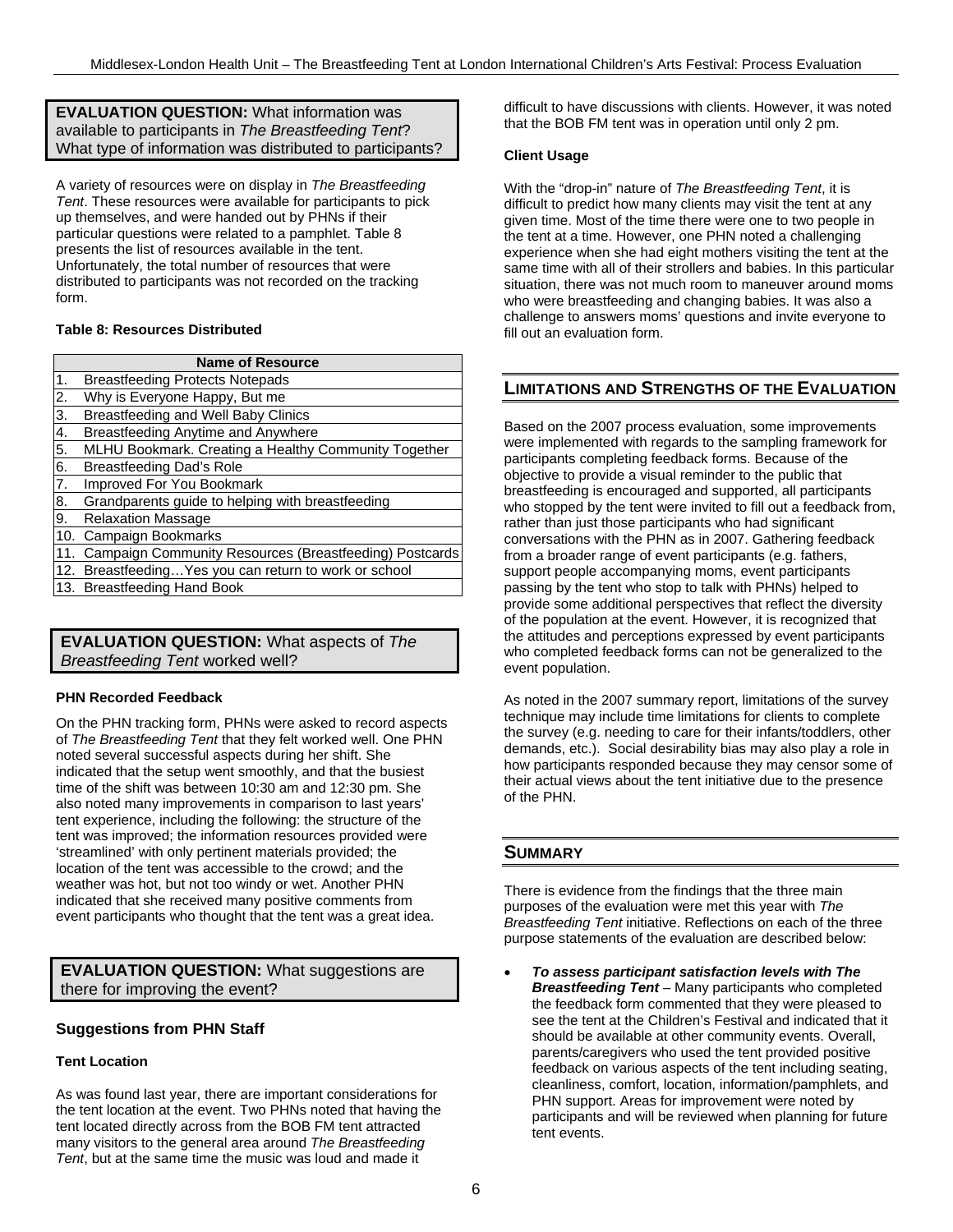- *To track the human and financial resources required to operate The Breastfeeding Tent* – As in 2007, both the human and financial resources associated with the implementation of the tent were recorded. As recognized from the previous year, a significant amount of human resources are required to operate the tent in comparison to costs of the tent and supplies. The PHN support that is available at the tent is viewed as an essential aspect of the initiative in order to provide information and referrals on breastfeeding and infant feeding related supports.
- *To monitor implementation and utilization of The Breastfeeding Tent initiative and to identify successes and challenges to inform future planning.* – Feedback from participants and staff provided useful information in terms of aspects that worked well with the tent initiative and areas for improvement. This information will be helpful to inform future event planning.

From reviewing the results of this process evaluation, there is evidence to suggest that the goals of the initiative were achieved to some extent. Reflections on the two goals are described below:

- *To provide a supportive and pleasant environment for breastfeeding mothers and families*. Many participants indicated that the tent provided a comfortable and convenient space for parents/caregivers to feed/change their babies. Participants were also pleased with the PHN support available at the tent. According to the PHN tracking form many clients were provided with additional information and referrals to other MLHU breastfeeding and well-baby supports.
- *To provide a visual reminder to the public that breastfeeding is encouraged and supported.* The existence of the tent at the Children's Festival was noted by some participants as a way to illustrate to the general public that breastfeeding is supported. However, there is some evidence to suggest that the existence of the tent does not necessarily communicate that breastfeeding should be accepted and supported in an open public place. For example, a few participants suggested that more privacy was needed for the tent (i.e. sheer curtain / net for privacy, front flap for tent with a door), even though there were already three solid walls for the tent.

# **FUTURE DIRECTIONS**

A number of recommendations have been identified based on the lessons learned throughout the implementation of *The Breastfeeding Tent* initiative in 2008. The recommendations have been grouped into three main categories:

- tent structure and operation,
- event planning, and
- promotion.

## **Tent Structure & Operation**

Based on last year's experiences, it was recommended that negotiations be made with the Children's Festival event planners to use one of their existing tents. This proved to be a useful strategy as no major challenges were experienced this year with the structure of the tent. Based on the feedback from participants and staff, the following recommendations were generated in relation to the tent structure and operation:

- Consider the wall structure of the tent (e.g. transparent versus solid) and the messaging that is promoted (e.g. privacy vs. breastfeeding visible in public place).
- Explore options for tent operation and supplies, including such items as disinfectant for hands, more comfortable seating, healthy snacks and drinks, donated diapers and wipes, soothing background music, etc.
- Ensure the tent size is adequate for the size of future community events.

#### **Event Planning**

The following describes some recommendations to consider in relation to event planning:

- Investigate opportunities to hold the tent at other community events.
- Ensure that the location of the tent supports client interactions (e.g. noise level from other near-by activities).
- Discuss staffing strategies if the demand for the tent becomes too high during a particular time of the day.

#### **Promotion**

Information about *The Breastfeeding Tent* was included in the promotional activities organized by the Children's Festival. The Breastfeeding Tent was also advertised on several local websites, and included in the Mom and Caregiver Magazine. Flyers were also distributed to libraries, YMCA, daycares, and pharmacies. However, only a few participants indicated that they found out about the tent through these promotional efforts. The majority of participants found out about the tent by walking by the tent. Additional considerations could be investigated for promotional activities. Some ideas for promotional activities in the future may include advertising through the following ways:

- Well-baby / child and breastfeeding clinics
- Just Beginnings Classes
- La Leche League
- Welcome Wagon
- MLHU Physician Outreach Packages

## **REFERENCES**

Health Canada. (2004). Nutrition for a Healthy Pregnancy: National Guidelines for the Childbearing Years. Ottawa: Minister of Public Works and Government Services.

London International Children's Arts Festival. (2007). London International Children's Arts Festival: Mission Statement and Guiding Principles. Available online at http://www.londonchildfest.com/. Accessed: October 21, 2008.

Middlesex-London Health Unit. (2005 January). Breastfeeding Practices, Awareness & Attitudes in Middlesex-London, The Health Index, Issue 13. London: Middlesex-London Health Unit. Author: Bray Jenkin, K. Available online at: http://www.healthunit.com/article.aspx?ID=11184. Accessed: October 21, 2008.

Middlesex-London Health Unit. (2008 April). Breastfeeding Fast Facts: Differences in Breastfeeding Practices, Awareness & Attitudes in Middlesex-London. London: Middlesex-London Health Unit. Author: McCann, Melissa.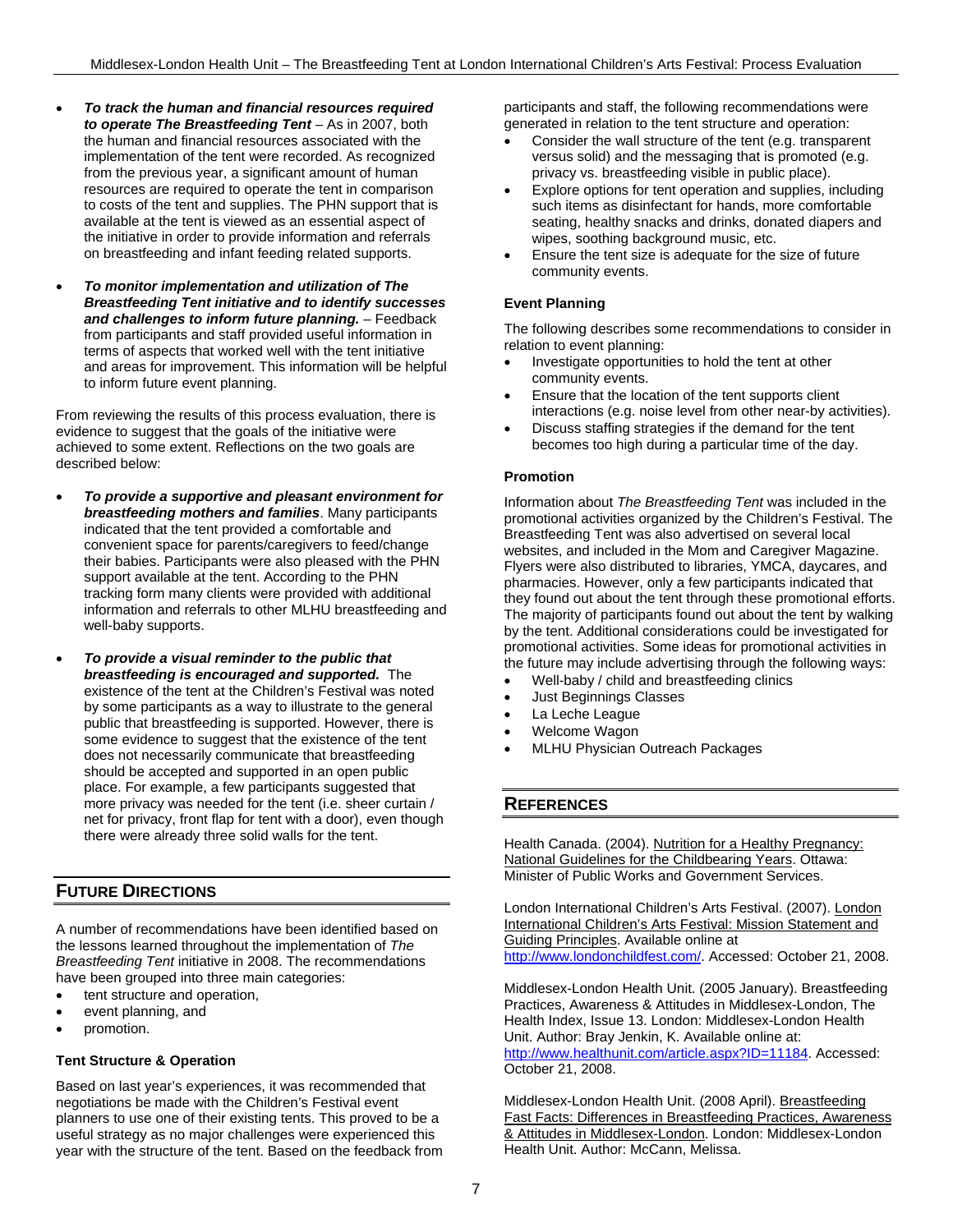Ontario Ministry of Health and Long Term Care. (1997). Mandatory Health Programs and Service Guidelines. Available online at:

http://www.health.gov.on.ca/english/providers/pub/pubhealth/m anprog/manprog.html. Accessed: October 21, 2008

Ontario Ministry of Health and Long Term Care. (2008). Ontario Public Health Standards 2008. Available online at: http://www.health.gov.on.ca/english/providers/program/pubheal th/oph\_standards/ophs/index.html. Accessed: November 28, 2008.

Region of Peel Public Health. (2004). A Breastfeeding Place: Evaluation Report. Region of Peel Public Health: Brampton, ON.

# **REPORT PREPARED BY:**

**Melissa McCann**, *Program Evaluator*, Research, Education, Evaluation & Development Services, Middlesex-London Health Unit

## **ACKNOWLEDGEMENTS**

The author would like to thank Deanna Stirling, Laura Dueck, Nadine Cruickshank and Jennifer Gritke for their feedback on draft reports. Thanks is also extended to Charlene Beynon, Director, REED Services for her review of the report and to Nancy Forbes, Administrative Assistant to the Director, REED Services for formatting the report .

For more information, contact:

Laura Dueck, Public Health Nurse Family Health Promotion Team, Family Health Services Middlesex-London Health Unit 50 King Street London, ON N6A 5L7 519-663-5317 ext. 2266 laura.dueck@mlhu.on.ca



**MIDDLESEX-LONDON HEALTH UNIT** 50 King St., London, ON N6A 5L7 tel: (519) 663-5317 • fax: (519) 663-9581 health@mlhu.on.ca

**STRATHROY OFFICE – KENWICK MALL** 51 Front St. E., Strathroy, ON N7G 1Y5 tel: (519) 245-3230 • fax: (519) 245-4772

**AN ACCREDITED TEACHING HEALTH UNIT**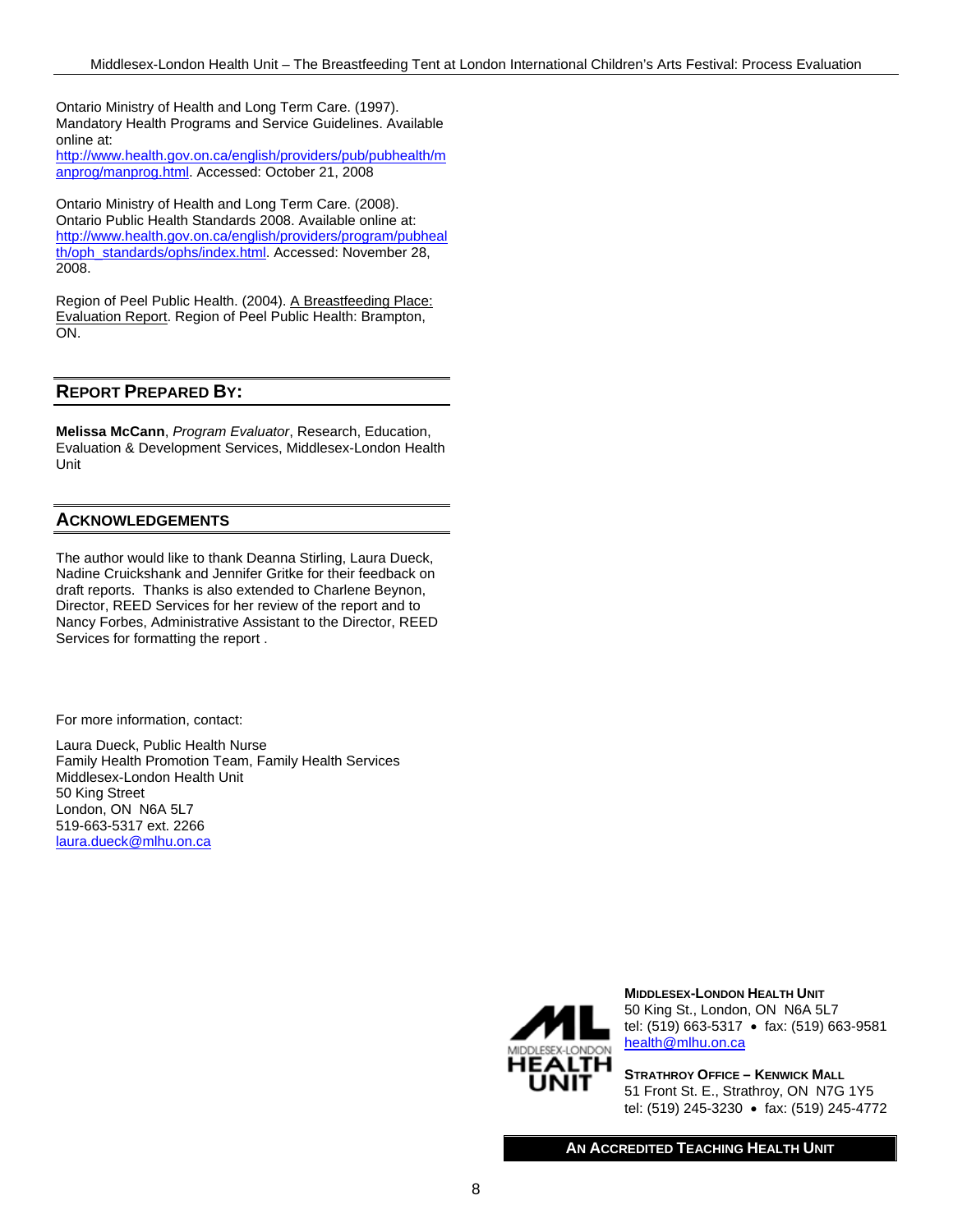

# **Appendix A: Breastfeeding Tent Feedback Form**

We would like your thoughts on the following questions. Your comments will help us understand what worked well at this event and what improvements can be made in the future.

Your participation is voluntary. The data is being used for program evaluation purposes. Please do not mark this page with your name, as this survey is to be anonymous. Call Melissa McCann, MLHU Program Evaluator at 663-5317 ext. 2554, if you have any questions.

1. How did you **hear** about *The Breastfeeding Tent*? (check all that apply)

| <b>Children's Festival Flyer</b>                                                |  |
|---------------------------------------------------------------------------------|--|
| <b>Festival Information Booth</b>                                               |  |
| <b>Breastfeeding Tent Poster</b>                                                |  |
| Website - please specify: _____                                                 |  |
| Walking by the tent                                                             |  |
| <b>Friend or Family Member</b>                                                  |  |
| 2. What are your thoughts on having The Breastfeeding Tent at community events? |  |
|                                                                                 |  |
|                                                                                 |  |
|                                                                                 |  |
|                                                                                 |  |

3. **Did you use The Breastfeeding Tent to care for your infant and/or discuss infant feeding issues with the Public Health Nurse?**

 $\Box$  No – Thank you for taking the time to complete the survey!

**\_\_\_\_\_\_\_\_\_\_\_\_\_\_\_\_\_\_\_\_\_\_\_\_\_\_\_\_\_\_\_\_\_\_\_\_\_\_\_\_\_\_\_\_\_**

 Yes *Please turn over and continue to answer the remaining questions*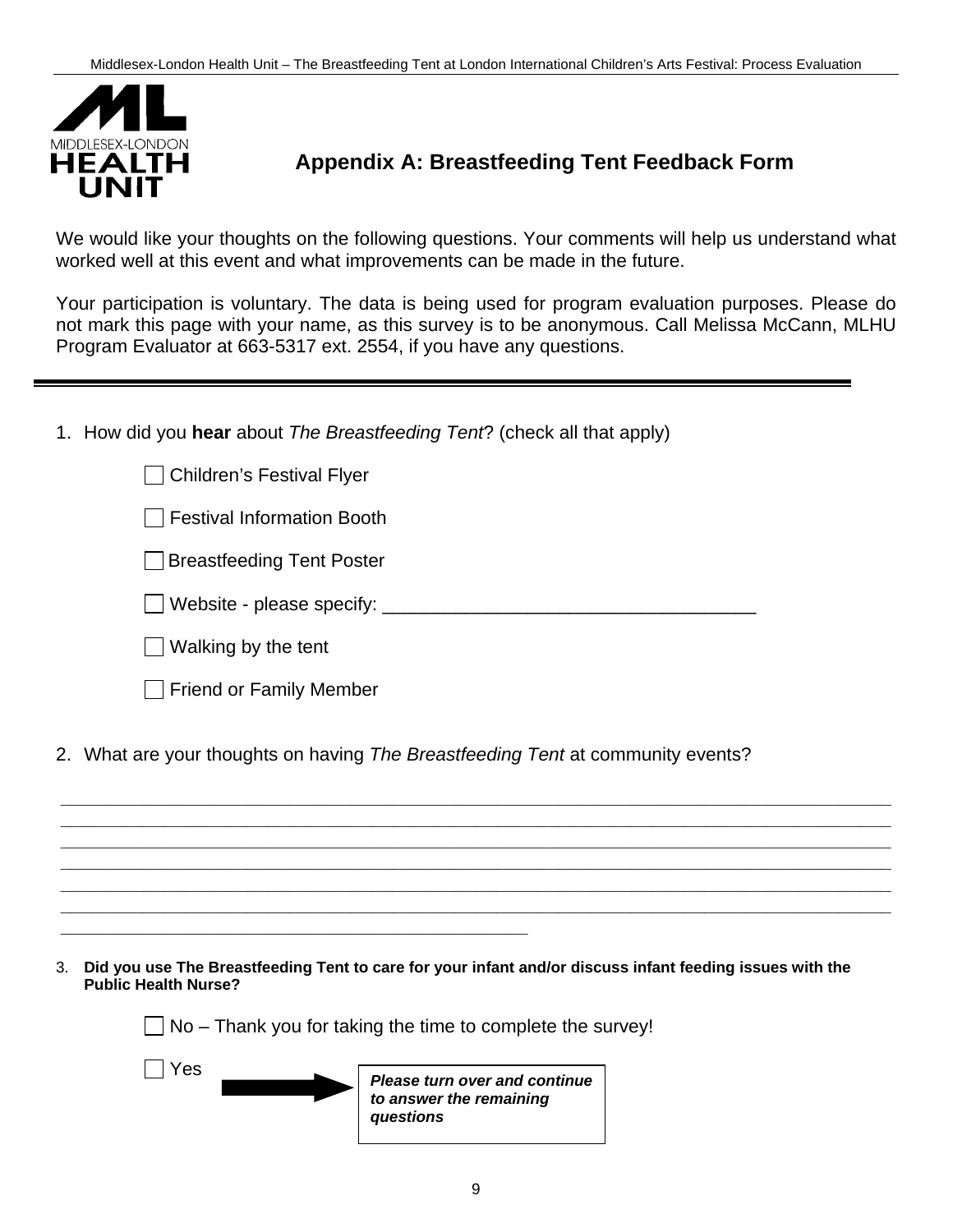# **For Parents/Caregivers Using** *The Breastfeeding Tent*

4. **On a scale of 1 to 5, rate your experience in using** *The Breastfeeding Tent* **on the following components: (1 being needs improvement and 5 being excellent)**

|                                                  | <b>Needs</b><br>Improvement | Fair           | Average | Good | <b>Excellent</b> | <b>Not</b><br><b>Applicable</b> |
|--------------------------------------------------|-----------------------------|----------------|---------|------|------------------|---------------------------------|
| a. Seating                                       |                             | 2              | 3       | 4    | 5                | N/A                             |
| b. Cleanliness                                   |                             | $\overline{2}$ | 3       | 4    | 5                | N/A                             |
| c. Comfort                                       |                             | 2              | 3       | 4    | 5                | N/A                             |
| d. Location                                      |                             | $\overline{2}$ | 3       | 4    | 5                | N/A                             |
| e. Pamphlets and Information<br><b>Available</b> |                             | 2              | 3       | 4    | 5                | N/A                             |
| f. Public Health Nursing<br><b>Support</b>       |                             | $\overline{2}$ | 3       | 4    | 5                | N/A                             |

**\_\_\_\_\_\_\_\_\_\_\_\_\_\_\_\_\_\_\_\_\_\_\_\_\_\_\_\_\_\_\_\_\_\_\_\_\_\_\_\_\_\_\_\_\_\_\_\_\_\_\_\_\_\_\_\_\_\_\_\_\_\_\_\_\_\_\_\_\_\_\_\_\_\_\_\_\_\_\_\_\_\_\_\_\_\_\_\_\_\_\_\_\_\_\_\_ \_\_\_\_\_\_\_\_\_\_\_\_\_\_\_\_\_\_\_\_\_\_\_\_\_\_\_\_\_\_\_\_\_\_\_\_\_\_\_\_\_\_\_\_\_\_\_\_\_\_\_\_\_\_\_\_\_\_\_\_\_\_\_\_\_\_\_\_\_\_\_\_\_\_\_\_\_\_\_\_\_\_\_\_\_\_ \_\_\_\_\_\_\_\_\_\_\_\_\_\_\_\_\_\_\_\_\_\_\_\_\_\_\_\_\_\_\_\_\_\_\_\_\_\_\_\_\_\_\_\_\_\_\_\_\_\_\_\_\_\_\_\_\_\_\_\_\_\_\_\_\_\_\_\_\_\_\_\_\_\_\_\_\_\_\_\_ \_\_\_\_\_\_\_\_\_\_\_\_\_\_\_\_\_\_\_\_\_\_\_\_\_\_\_\_\_\_\_\_\_\_\_\_\_\_\_\_\_\_\_\_\_\_\_\_\_\_\_\_\_\_\_\_\_\_\_\_\_\_\_\_\_\_\_\_\_\_\_\_\_\_\_\_\_\_\_\_**

**\_\_\_\_\_\_\_\_\_\_\_\_\_\_\_\_\_\_\_\_\_\_\_\_\_\_\_\_\_\_\_\_\_\_\_\_\_\_\_\_\_\_\_\_\_\_\_\_\_\_\_\_\_\_\_\_\_\_\_\_\_\_\_\_\_\_\_\_\_\_\_\_\_\_\_\_\_\_\_\_\_\_\_\_\_\_\_\_\_\_\_\_\_\_\_\_ \_\_\_\_\_\_\_\_\_\_\_\_\_\_\_\_\_\_\_\_\_\_\_\_\_\_\_\_\_\_\_\_\_\_\_\_\_\_\_\_\_\_\_\_\_\_\_\_\_\_\_\_\_\_\_\_\_\_\_\_\_\_\_\_\_\_\_\_\_\_\_\_\_\_\_\_\_\_\_\_\_\_\_\_\_\_\_\_\_\_\_\_\_\_\_\_ \_\_\_\_\_\_\_\_\_\_\_\_\_\_\_\_\_\_\_\_\_\_\_\_\_\_\_\_\_\_\_\_\_\_\_\_\_\_\_\_\_\_\_\_\_\_\_\_\_\_\_\_\_\_\_\_\_\_\_\_\_\_\_\_\_\_\_\_\_\_\_\_\_\_\_\_\_\_\_\_\_\_\_\_\_\_\_\_\_\_\_\_\_\_\_\_ \_\_\_\_\_\_\_\_\_\_\_\_\_\_\_\_\_\_\_\_\_\_\_\_\_\_\_\_\_\_\_\_\_\_\_\_\_\_\_\_\_\_\_\_\_\_\_\_\_\_\_\_\_\_\_\_\_\_\_\_\_\_\_\_\_\_\_\_\_\_\_\_\_\_\_\_\_\_\_\_\_\_\_\_\_\_\_\_\_\_\_\_\_\_\_\_**

**\_\_\_\_\_\_\_\_\_\_\_\_\_\_\_\_\_\_\_\_\_\_\_\_\_\_\_\_\_\_\_\_\_\_\_\_\_\_\_\_\_\_\_\_\_\_\_\_\_\_\_\_\_\_\_\_\_\_\_\_\_\_\_\_\_\_\_\_\_\_\_\_\_\_\_\_\_\_\_\_ \_\_\_\_\_\_\_\_\_\_\_\_\_\_\_\_\_\_\_\_\_\_\_\_\_\_\_\_\_\_\_\_\_\_\_\_\_\_\_\_\_\_\_\_\_\_\_\_\_\_\_\_\_\_\_\_\_\_\_\_\_\_\_\_\_\_\_\_\_\_\_\_\_\_\_\_\_\_\_\_ \_\_\_\_\_\_\_\_\_\_\_\_\_\_\_\_\_\_\_\_\_\_\_\_\_\_\_\_\_\_\_\_\_\_\_\_\_\_\_\_\_\_\_\_\_\_\_\_\_\_\_\_\_\_\_\_\_\_\_\_\_\_\_\_\_\_\_\_\_\_\_\_\_\_\_\_\_\_\_\_ \_\_\_\_\_\_\_\_\_\_\_\_\_\_\_\_\_\_\_\_\_\_\_\_\_\_\_\_\_\_\_\_\_\_\_\_\_\_\_\_\_\_\_\_\_\_\_\_\_\_\_\_\_\_\_\_\_\_\_\_\_\_\_\_\_\_\_\_\_\_\_\_\_\_\_\_\_\_\_\_ \_\_\_\_\_\_\_\_\_\_\_\_\_\_\_\_\_\_\_\_\_\_\_\_\_\_\_\_\_\_\_\_\_\_\_\_\_\_\_\_\_\_\_\_\_\_\_\_\_\_\_\_\_\_\_\_\_\_\_\_\_\_\_\_\_\_\_\_\_\_\_\_\_\_\_\_\_\_\_\_**

5. **What did you like about** *The Breastfeeding Tent***?**

6. **What would you change about** *The Breastfeeding Tent***?**

# 7. **Do you have any additional comments?**

**Thank you for taking the time to complete this Feedback Form!**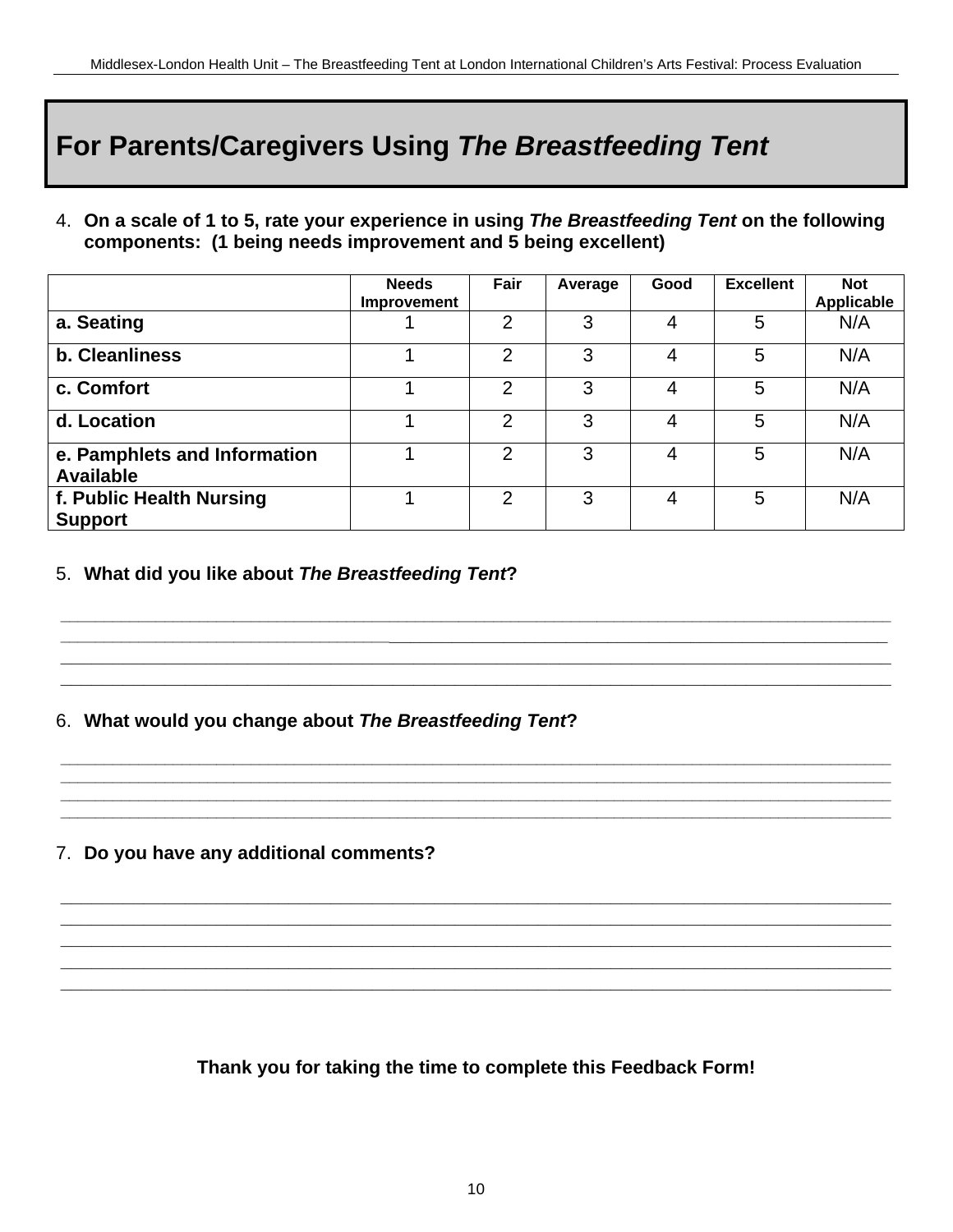# **Appendix B: Breastfeeding Tent Tracking Form**

**Purpose: In order to monitor the implementation of this project, please complete this tracking form throughout EACH PHN shift.**

# **PHN Breastfeeding Tent Tracking Form**

| <b>Staff Member's Name(s):</b> |              |
|--------------------------------|--------------|
| <b>Location:</b>               |              |
| Date:                          | (dd/mm/year) |
| <b>Time of Tent Operation:</b> |              |

|                                                     | Estimated No. of Minutes or Hours<br>(if not applicable to your shift, indicate N/A) |
|-----------------------------------------------------|--------------------------------------------------------------------------------------|
| Daily Set-up Time:                                  |                                                                                      |
| <b>Actual Hours of Shift and/or Tent Operation:</b> |                                                                                      |
| <b>Daily Pack-Up Time:</b>                          |                                                                                      |
| <b>Follow-up / Documentation Time:</b>              |                                                                                      |
| <b>Total Hours:</b>                                 |                                                                                      |

| <b>Name of Pamphlet</b>                     | <b>START of Tent Event</b>  | <b>END of Tent Event</b>         | <b>Total</b>     |  |
|---------------------------------------------|-----------------------------|----------------------------------|------------------|--|
|                                             | Morning of Wed., June 4th   | Afternoon of Sat., June 7th      | <b>Number of</b> |  |
|                                             | No. of Pamphlets on display | No. of Pamphlets remaining on    | <b>Pamphlets</b> |  |
|                                             | on OPENING DAY of tent      | display at end of tent operation | distributed      |  |
|                                             | operation                   | on CLOSING DAY                   |                  |  |
| <b>Breastfeeding Protects Pads</b><br>1.    | 30                          |                                  |                  |  |
| 2.<br>Why is Everyone Happy, But me         | 30                          |                                  |                  |  |
| 3.<br>Breastfeeding and Well Baby           | 30                          |                                  |                  |  |
| <b>Clinics</b>                              |                             |                                  |                  |  |
| Breastfeeding Anytime and<br>4.             | 30                          |                                  |                  |  |
| Anywhere                                    |                             |                                  |                  |  |
| MLHU Bookmark. Creating a<br>5 <sub>1</sub> | 30                          |                                  |                  |  |
| <b>Healthy Community Together</b>           |                             |                                  |                  |  |
| <b>Breastfeeding Dad's Role</b><br>6.       | 30                          |                                  |                  |  |
| Improved For You Bookmark<br>7.             | 30                          |                                  |                  |  |
| 8.<br>Grandparents guide to helping with    | 30                          |                                  |                  |  |
| breastfeeding                               |                             |                                  |                  |  |
| 9. Relaxation Massage                       | 30                          |                                  |                  |  |
| 10. Campaign Bookmarks                      | 30                          |                                  |                  |  |
| 11. Campaign Community Resources            | 30                          |                                  |                  |  |
| (Breastfeeding)                             |                             |                                  |                  |  |
| 12. Breastfeeding Yes you can return        | 30                          |                                  |                  |  |
| to work or school                           |                             |                                  |                  |  |
| 13. Breastfeeding Hand Book                 | 20                          |                                  |                  |  |
| <b>Total</b>                                |                             |                                  |                  |  |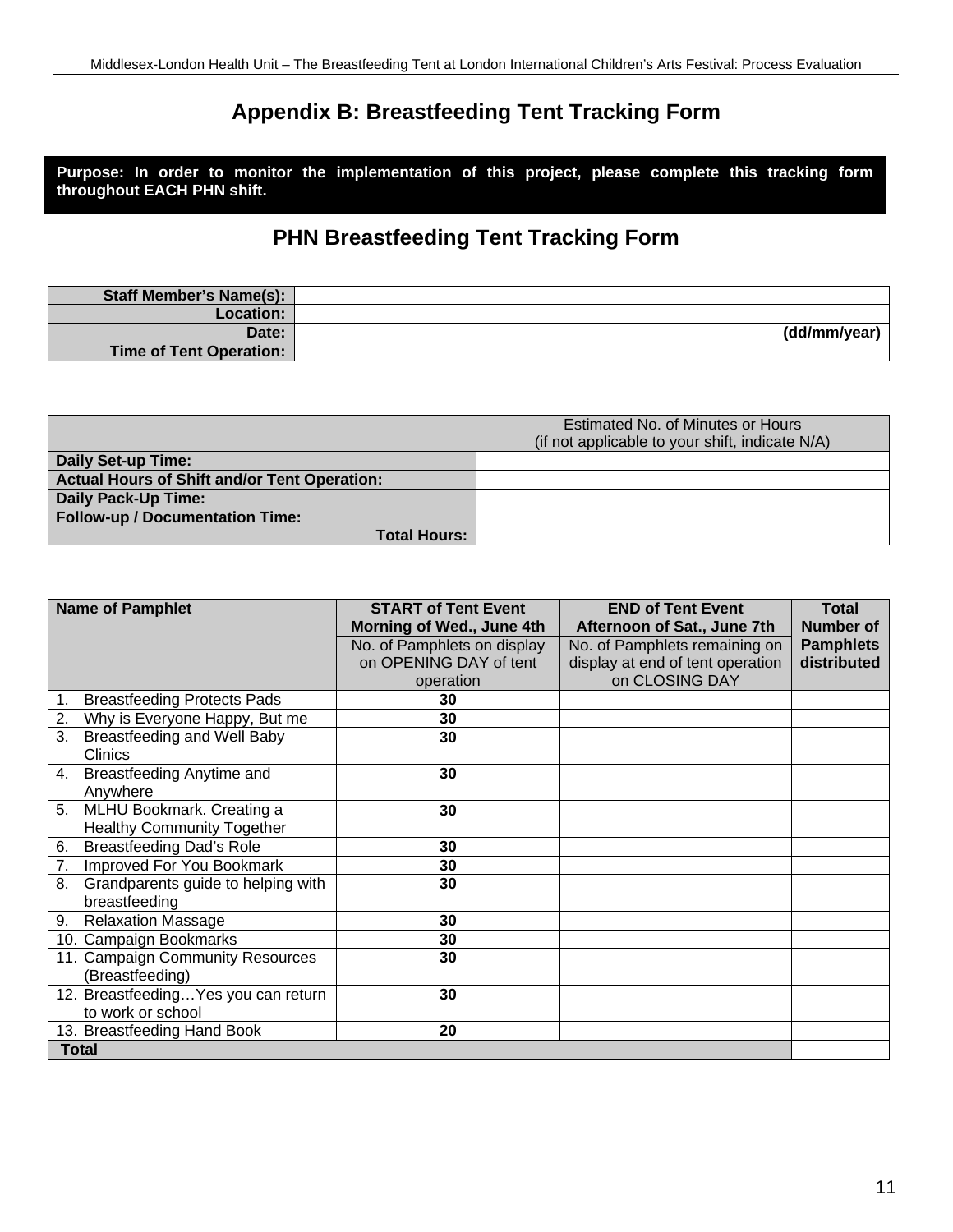#### **This section asks you to track each visitor and/or group of visitors to the tent, and to record the nature of their visit, and any issues, concerns, questions or comments that they had. The first two rows are provided as examples. If there are more than 17 visitors and/or group of visitors, please use an additional form.**

| <b>Visit</b>   | Description of Visitor(s)<br>(check all that apply)                                                                                                         | Nature of Visit<br>(check all that apply)                                                                                                                                        | Issues, Concerns, Questions, Comments,<br><b>Referrals</b>                  |
|----------------|-------------------------------------------------------------------------------------------------------------------------------------------------------------|----------------------------------------------------------------------------------------------------------------------------------------------------------------------------------|-----------------------------------------------------------------------------|
| E.G            | $\boxtimes$ Mother<br>Mother-to-be<br>Infant/Toddler<br><b>Father/Support Person</b><br>Other child/children<br>$\Box$ Member(s) of General Public          | $\sqrt{}$ Breastfed Infant/Toddler<br><b>Bottle Fed Infant/Toddler</b><br>Changed Diaper Infant/Toddler<br><b>Gathering information</b><br>$\Box$ Sharing comments               | Discussed difficulties weaning; referred to<br><b>Health Connections</b>    |
| e.g.           | <b>Mother</b><br>Mother-to-be<br><b>□ Infant/Toddler</b><br><b>Father/Support Person</b><br>Other child/children<br>$\boxtimes$ Member(s) of General Public | <b>Breastfed Infant/Toddler</b><br><b>Bottle Fed Infant/Toddler</b><br><b>Changed Diaper Infant/Toddler</b><br>Gathering information<br>◯ Sharing comments                       | Commented on importance of having<br>breastfeeding tent at community events |
| $\mathbf 1$    | <b>Mother</b><br>Mother-to-be<br>Infant/Toddler<br><b>Father/Support Person</b><br>Other child/children<br>$\Box$ Member(s) of General Public               | <b>Breastfed Infant/Toddler</b><br><b>Bottle Fed Infant/Toddler</b><br><b>Changed Diaper Infant/Toddler</b><br><b>Gathering information</b><br>$\Box$ Sharing comments           |                                                                             |
| $\overline{2}$ | <b>Mother</b><br>$\Box$ Mother-to-be<br>Infant/Toddler<br><b>Father/Support Person</b><br>Other child/children<br>Member(s) of General Public               | <b>Breastfed Infant/Toddler</b><br><b>Bottle Fed Infant/Toddler</b><br><b>Changed Diaper Infant/Toddler</b><br><b>Gathering information</b><br><b>Sharing comments</b><br>ப      |                                                                             |
| 3              | <b>Mother</b><br>Mother-to-be<br>Infant/Toddler<br><b>Father/Support Person</b><br>Other child/children<br>□ Member(s) of General Public                    | <b>Breastfed Infant/Toddler</b><br><b>Bottle Fed Infant/Toddler</b><br><b>Changed Diaper Infant/Toddler</b><br><b>Gathering information</b><br>П<br>$\Box$ Sharing comments      |                                                                             |
| $\overline{4}$ | <b>Mother</b><br>Mother-to-be<br>Infant/Toddler<br><b>Father/Support Person</b><br>Other child/children<br>Member(s) of General Public                      | <b>Breastfed Infant/Toddler</b><br><b>Bottle Fed Infant/Toddler</b><br><b>Changed Diaper Infant/Toddler</b><br><b>Gathering information</b><br><b>Sharing comments</b><br>$\Box$ |                                                                             |
| $\overline{5}$ | Mother<br>$\Box$ Mother-to-be<br><b>□ Infant/Toddler</b><br>□ Father/Support Person<br>Other child/children<br>⊔<br>Member(s) of General Public             | <b>Breastfed Infant/Toddler</b><br><b>Bottle Fed Infant/Toddler</b><br><b>Changed Diaper Infant/Toddler</b><br><b>Gathering information</b><br>$\Box$ Sharing comments           |                                                                             |
| 6              | <b>Mother</b><br>П<br>Mother-to-be<br>Infant/Toddler<br>□ Father/Support Person<br>Other child/children<br>$\Box$ Member(s) of General Public               | <b>Breastfed Infant/Toddler</b><br><b>Bottle Fed Infant/Toddler</b><br><b>Changed Diaper Infant/Toddler</b><br>L<br><b>Gathering information</b><br>$\Box$ Sharing comments      |                                                                             |
| 7              | <b>Mother</b><br>Mother-to-be<br>Infant/Toddler<br><b>Father/Support Person</b><br>Other child/children<br>$\Box$ Member(s) of General Public               | <b>Breastfed Infant/Toddler</b><br><b>Bottle Fed Infant/Toddler</b><br><b>Changed Diaper Infant/Toddler</b><br><b>Gathering information</b><br>$\Box$ Sharing comments           |                                                                             |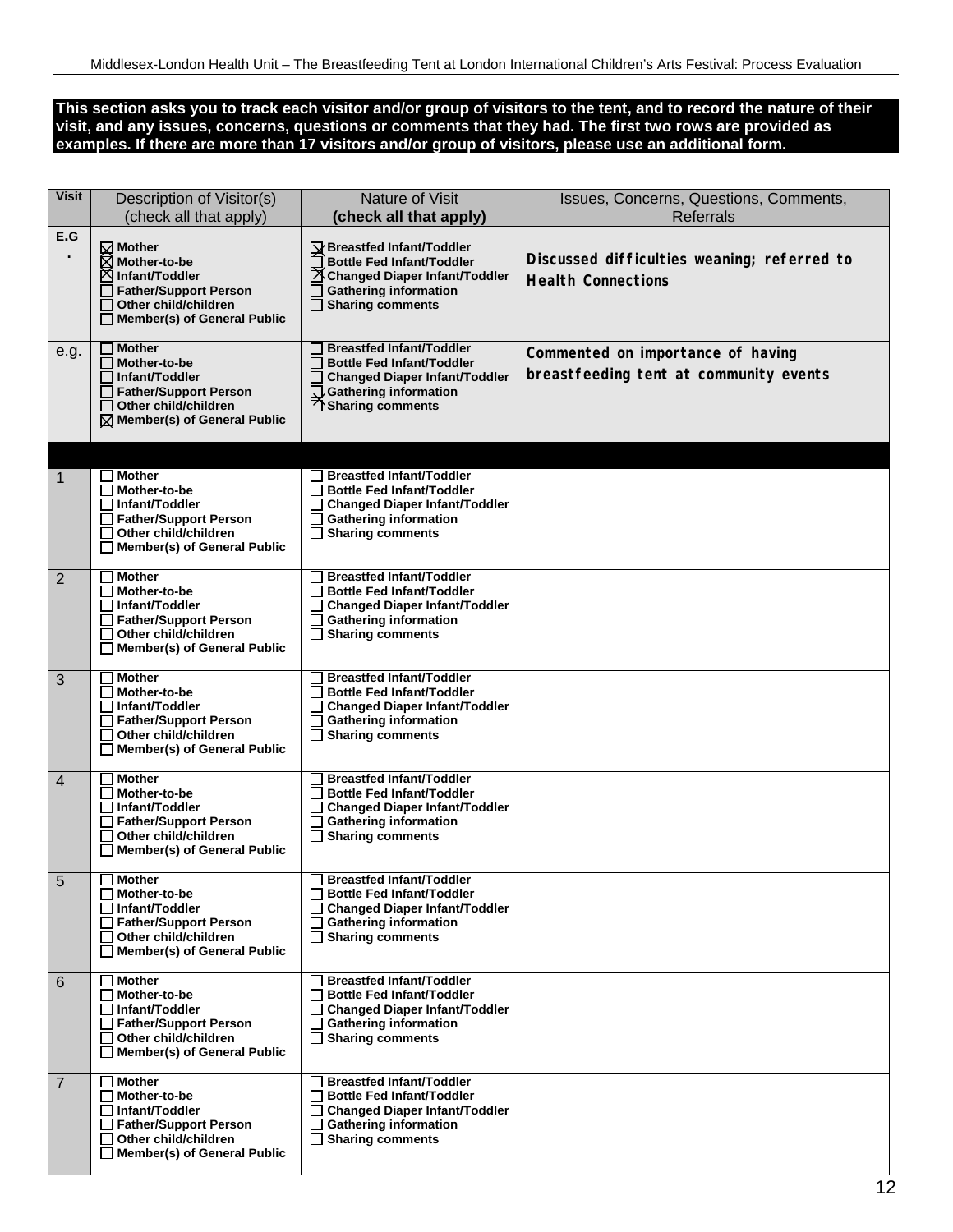| <b>Visit</b> | Description of Visitor(s)<br>(check all that apply)                                                                                                                    | Nature of Visit<br>(check all that apply)                                                                                                                                              | Issues, Concerns, Questions, Comments,<br><b>Referrals</b> |
|--------------|------------------------------------------------------------------------------------------------------------------------------------------------------------------------|----------------------------------------------------------------------------------------------------------------------------------------------------------------------------------------|------------------------------------------------------------|
| 8            | <b>Mother</b><br>Mother-to-be<br>$\Box$ Infant/Toddler<br>Father/Support Person<br>$\Box$ Other child/children<br>$\Box$ Member(s) of General Public                   | <b>Breastfed Infant/Toddler</b><br><b>Bottle Fed Infant/Toddler</b><br><b>Changed Diaper Infant/Toddler</b><br><b>Gathering information</b><br><b>Sharing comments</b><br>П            |                                                            |
| 9            | <b>Mother</b><br>Mother-to-be<br><b>□ Infant/Toddler</b><br>□ Father/Support Person<br>Other child/children<br>П<br>$\Box$ Member(s) of General Public                 | <b>Breastfed Infant/Toddler</b><br><b>Bottle Fed Infant/Toddler</b><br><b>Changed Diaper Infant/Toddler</b><br><b>Gathering information</b><br>$\Box$ Sharing comments                 |                                                            |
| 10           | <b>Mother</b><br>Mother-to-be<br><b>□ Infant/Toddler</b><br><b>Father/Support Person</b><br>Other child/children<br>Member(s) of General Public                        | <b>Breastfed Infant/Toddler</b><br><b>Bottle Fed Infant/Toddler</b><br><b>Changed Diaper Infant/Toddler</b><br><b>Gathering information</b><br><b>Sharing comments</b>                 |                                                            |
| 11           | <b>Mother</b><br>$\sim$<br>Mother-to-be<br>П<br><b>□ Infant/Toddler</b><br>□ Father/Support Person<br>Other child/children<br>$\Box$ Member(s) of General Public       | <b>Breastfed Infant/Toddler</b><br><b>Bottle Fed Infant/Toddler</b><br><b>Changed Diaper Infant/Toddler</b><br><b>Gathering information</b><br><b>Sharing comments</b>                 |                                                            |
| 12           | <b>Mother</b><br>Mother-to-be<br>ΙI<br>□ Infant/Toddler<br>□ Father/Support Person<br>Other child/children<br>П<br>Member(s) of General Public<br>ப                    | <b>Breastfed Infant/Toddler</b><br><b>Bottle Fed Infant/Toddler</b><br><b>Changed Diaper Infant/Toddler</b><br><b>Gathering information</b><br>П<br>$\Box$ Sharing comments            |                                                            |
| 13           | <b>Mother</b><br>Mother-to-be<br><b>□ Infant/Toddler</b><br><b>Father/Support Person</b><br>Other child/children<br>Member(s) of General Public                        | <b>Breastfed Infant/Toddler</b><br>□ Bottle Fed Infant/Toddler<br><b>Changed Diaper Infant/Toddler</b><br><b>Gathering information</b><br><b>Sharing comments</b>                      |                                                            |
| 14           | <b>Mother</b><br>∐ Mother-to-be<br>□ Infant/Toddler<br>Father/Support Person<br>$\Box$ Other child/children<br>$\Box$ Member(s) of General Public                      | <b>Breastfed Infant/Toddler</b><br><b>Bottle Fed Infant/Toddler</b><br>Changed Diaper Infant/Toddler<br>$\Box$ Gathering information<br>$\Box$ Sharing comments                        |                                                            |
| 15           | Mother<br>Mother-to-be<br><b>□ Infant/Toddler</b><br>Father/Support Person<br>$\Box$ Other child/children<br>$\Box$ Member(s) of General Public                        | <b>Breastfed Infant/Toddler</b><br><b>Bottle Fed Infant/Toddler</b><br><b>Changed Diaper Infant/Toddler</b><br><b>Gathering information</b><br><b>Sharing comments</b><br>П            |                                                            |
| 16           | <b>Mother</b><br>Mother-to-be<br><b>□ Infant/Toddler</b><br>□ Father/Support Person<br>$\Box$ Other child/children<br>$\Box$ Member(s) of General Public               | <b>Breastfed Infant/Toddler</b><br><b>Bottle Fed Infant/Toddler</b><br>□ Changed Diaper Infant/Toddler<br><b>Gathering information</b><br>ப<br><b>Sharing comments</b><br>$\mathsf{L}$ |                                                            |
| 17           | <b>Mother</b><br>Mother-to-be<br>$\mathsf{L}$<br><b>□ Infant/Toddler</b><br>Father/Support Person<br>$\Box$ Other child/children<br>$\Box$ Member(s) of General Public | <b>Breastfed Infant/Toddler</b><br><b>Bottle Fed Infant/Toddler</b><br><b>Changed Diaper Infant/Toddler</b><br><b>Gathering information</b><br>$\Box$ Sharing comments                 |                                                            |